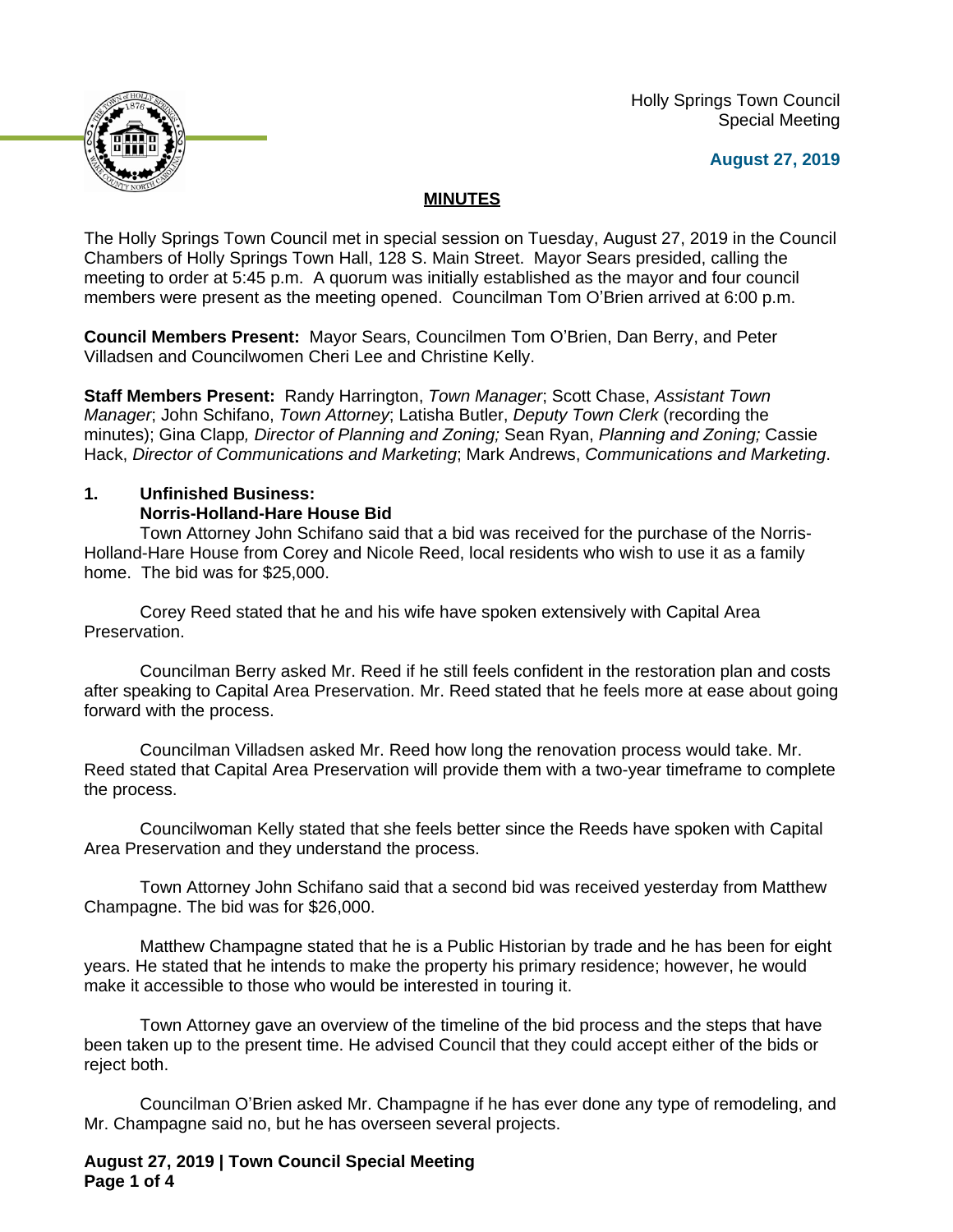**Action:** Mayor Sears called for a vote, and the vote was unanimous to accept the Reed's Bid.

Town Attorney John Schifano stated that it will be advertised that the Town has received this bid and anybody can submit an upset bid within ten days.

Councilwoman Kelly addressed Mr. Champagne and stated that she voted in favor of the Reeds because they were at the Town Council meeting last week and they fulfilled the Council's request of doing their research and additionally, they submitted the initial bid.

Councilwoman Lee concurred.

Mayor Sears recessed the meeting at 6:08 p.m.

## *Joint Meeting with Town Council and Community Advisory Committee* **Tuesday, August 27, 2019 – 6:30 p.m.**

## *Agenda Item #1, 2 & 3:*

The Planning Board of the Town of Holly Springs met for their regularly monthly meeting on August 27, 2019 at the Cultural Center, Rooms Holly A & B, 300 W. Ballentine St. At 6:30 after determining a quorum was present, Chairman McGrath called the meeting to order.

**Staff Members Present:** Randy Harrington, Town Manager; Scott Chase, Assistant Town Manager; John Schifano, Town Attorney; Gina Clap, Director of Planning & Zoning; Melissa Sigmund, Principal Planner; Sean Ryan, Planner II; Matt Beard, Planner I; Caleb Allred, Associate Planner; Rachel Jones, Development Review Engineer; Bronwyn Bishop, Development Plan Reviewer; Kathy Carlisle, Planning Board Clerk; LeeAnn Plumer, Director of Parks & Recreation.

The Board completed roll call.

**Members Present:** Shaun McGrath, Chairperson; Dana Rybak, Vice Chairperson; Mark Brady; Ernie Carpico; Van Crandall; Chris Deshazor; Rick Madoni; Courtney Patterson.

**Planning Board Members absent**: Michael Andreas.

**Town Council Members Present:** Dick Sears, Mayor; Dan Berry; Christine Kelly; Cheri Lee; Tom O'Brien; Peter Villadsen.

**Community Advisory Committee Members Present**: Daniel Beavers; Rev. LaVerne Cofield; Dawn Joseph; Devon Kearney; Robert King; Gerald Martinez De Andino; Sean Mayefskie; Jeremy Medlin; John Nelms; Jeff Staub.

#### **Community Advisory Committee Members absent:** Baxter Walker.

The Board recited the pledge of Allegiance and the meeting opened with an invocation by Mr. Carpico.

#### *Agenda Item #4:* **Agenda Adjustment**

There was no agenda adjustment.

*Agenda Item #5:* **Planning Board Minutes a. July 23, 2019 Minutes**

**August 27, 2019 | Town Council Special Meeting Page 2 of 4**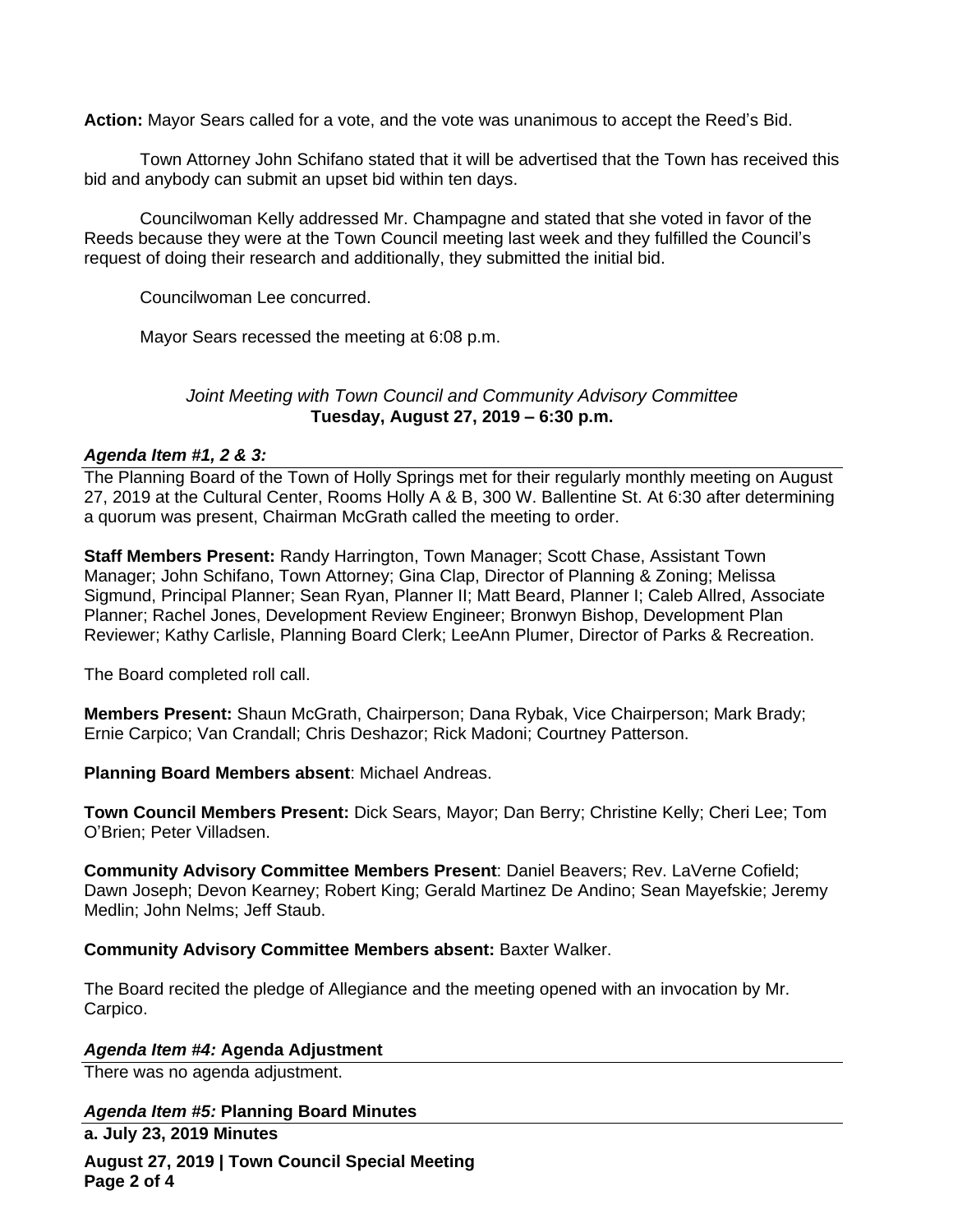## **Motion:**

Motion to approve the July 23, 2019 Minutes.

## *Motion by:* Mr. Madoni *Second by:* Mr. Carpico *Action: The Planning Board voted in favor of the Motion. (8-0-1)*

## *Agenda Item #6:* **Public Comment Period**

No speakers signed up to approach the Board.

## *Agenda Item #7:* **Special Presentation/Round table discussion a. 19-CPA-01 Vision Holly Springs: Section 1: Land Use & Character Plan**

Ms. Sigmund reviewed the staff report with the Board. Matt Noonkester, consultant from City Explained, presented the latest updates of the draft for the Future Land Use and Character Plan.

The purpose of this discussion is for the consultant to provide a recap of the project's process and key concepts as well present information regarding the public comments and changes that have been made to the document most recently. This will precede a roundtable discussion by the Planning Board, Town Council, and Community Advisory Committee where members can ask questions and feedback regarding the draft plan.

Members of the Planning Board, Town Council, and Community Advisory Committee held round table discussions.

Chairman McGrath and Mr. Carpico suggested a statement to be included in the beginning of the plan that clearly says "*this is a living document, it is meant to be deliberative in nature and not directive".*

#### **Motion:**

Motion to recommend the Town Council approval Comprehensive Plan Amendment 19-CPA-01 to replace the existing Section 1: *Future Land Use & Community Character* of Vision Holly Springs with Section 1: Land Use & Character as proposed by the re:Vision Holly Springs project (draft plan dated August 27, 2019).

*Motion by:* Ms. Rybak *Second by:* Mr. Deshazor *Action: The Planning Board voted in favor of the Motion. (8-0-1)*

**Motion:** Motion to adjourn.

*Motion by:* Ms. Rybak *Second by:* Mr. Carpico *Action: The Planning Board voted in favor of the Motion. (8-0-1)* **Time:** 8:40 pm

#### **Council took no action at this joint meeting.**

The Planning Board and the public were excused and Council went into closed session at 8:45 pursuant to N.C.G.S. 143-318.11(a)(6).

**August 27, 2019 | Town Council Special Meeting Page 3 of 4**